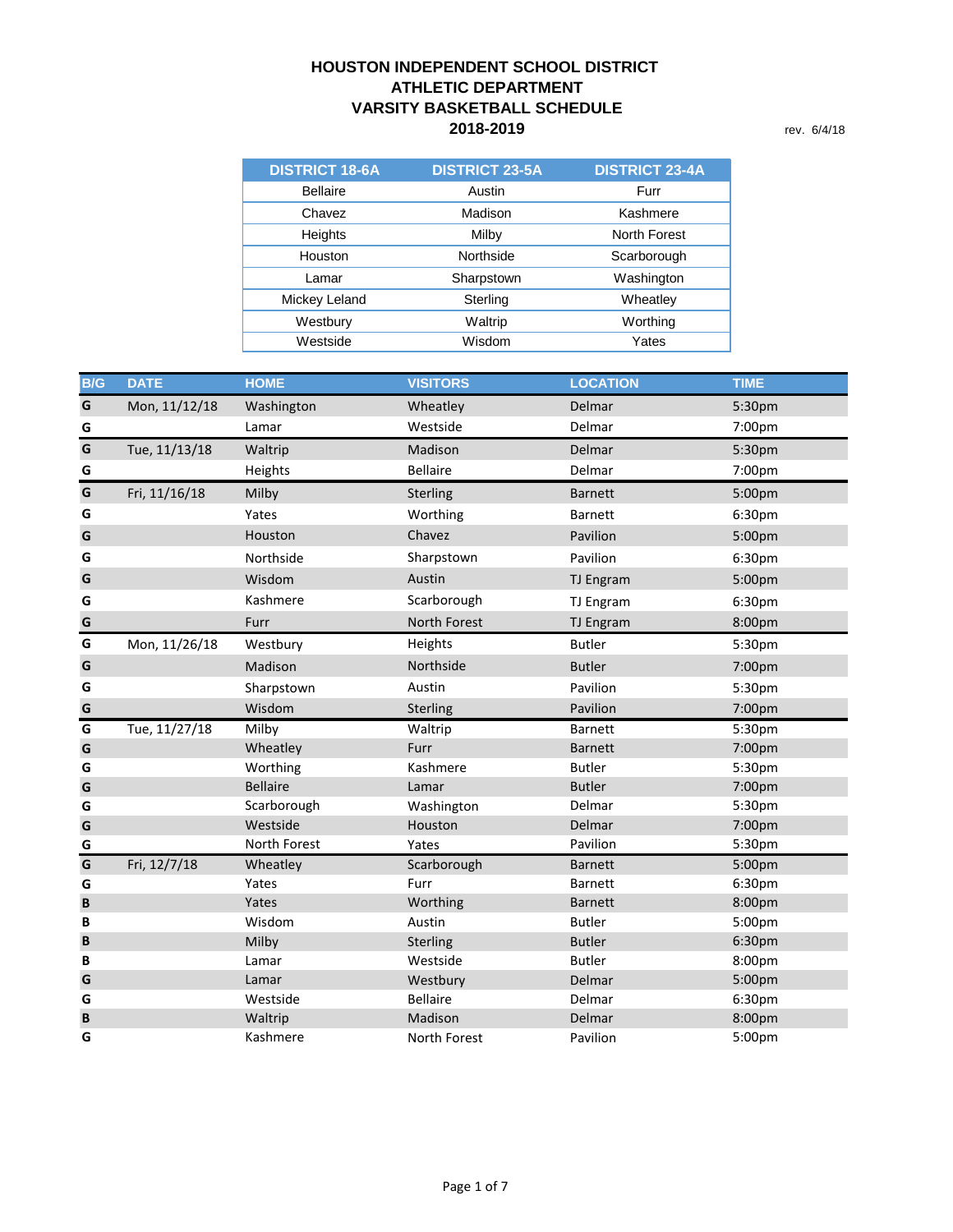| B/G          | <b>DATE</b>   | <b>HOME</b>     | <b>VISITORS</b> | <b>LOCATION</b>  | <b>TIME</b> |
|--------------|---------------|-----------------|-----------------|------------------|-------------|
| $\, {\bf B}$ | Fri, 12/7/18  | Furr            | North Forest    | Pavilion         | 6:30pm      |
| В            |               | Washington      | Wheatley        | Pavilion         | 8:00pm      |
| G            |               | Waltrip         | Wisdom          | TJ Engram        | 5:00pm      |
| B            |               | Northside       | Sharpstown      | TJ Engram        | 6:30pm      |
| B            |               | Mickey Leland   | Westbury        | <b>TJ Engram</b> | 8:00pm      |
| G            | Sat, 12/8/18  | Austin          | Northside       | <b>Butler</b>    | 10:00am     |
| G            |               | Madison         | Milby           | <b>Butler</b>    | 11:30am     |
| G            |               | Heights         | Chavez          | Delmar           | 10:00am     |
| B            |               | Heights         | <b>Bellaire</b> | Delmar           | 11:30am     |
| G            |               | Washington      | Worthing        | Pavilion         | 10:00am     |
| B            |               | Houston         | Chavez          | Pavilion         | 11:30am     |
| G            |               | Sterling        | Sharpstown      | T J Engram       | 10:00am     |
| B            |               | Kashmere        | Scarborough     | TJ Engram        | 11:30am     |
| G            | Mon, 12/10/18 | Chavez          | Lamar           | <b>Barnett</b>   | 5:30pm      |
| B            |               | Chavez          | Mickey Leland   | <b>Barnett</b>   | 7:00pm      |
| В            |               | Wisdom          | Sterling        | TJ Engram        | 5:30pm      |
| G            | Tue, 12/11/18 | Yates           | Kashmere        | <b>Barnett</b>   | 5:30pm      |
| В            |               | Wheatley        | Furr            | <b>Barnett</b>   | 7:00pm      |
| G            |               | Wisdom          | Madison         | <b>Butler</b>    | 5:30pm      |
| G            |               | Worthing        | Wheatley        | <b>Butler</b>    | 7:00pm      |
| G            |               | Houston         | <b>Bellaire</b> | Delmar           | 5:30pm      |
| В            |               | Westside        | Houston         | Delmar           | 7:00pm      |
| G            |               | North Forest    | Washington      | Pavilion         | 5:30pm      |
| В            |               | North Forest    | Yates           | Pavilion         | 7:00pm      |
| G            |               | Furr            | Scarborough     | TJ Engram        | 5:30pm      |
| В            |               | Scarborough     | Washington      | TJ Engram        | 7:00pm      |
| G            | Wed, 12/12/18 | Austin          | Sterling        | <b>Barnett</b>   | 5:30pm      |
| В            |               | Milby           | Waltrip         | <b>Barnett</b>   | 7:00pm      |
| G            |               | Westbury        | Westside        | <b>Butler</b>    | 5:30pm      |
| В            |               | Westbury        | Heights         | <b>Butler</b>    | 7:00pm      |
| B            |               | <b>Bellaire</b> | Lamar           | Delmar           | 5:30pm      |
| В            |               | Madison         | Northside       | Delmar           | 7:00pm      |
| G            |               | Northside       | Milby           | Pavilion         | 5:30pm      |
| B            |               | Sharpstown      | Austin          | Pavilion         | 7:00pm      |
| G            |               | Sharpstown      | Waltrip         | <b>TJ Engram</b> | 5:30pm      |
| B            |               | Worthing        | Kashmere        | TJ Engram        | 7:00pm      |
| G            | Fri, 12/14/18 | Wheatley        | North Forest    | <b>Barnett</b>   | 5:00pm      |
| В            |               | Yates           | Furr            | Barnett          | 6:30pm      |
| B            |               | Wheatley        | Scarborough     | Barnett          | 8:00pm      |
| G            |               | Bellaire        | Westbury        | <b>Butler</b>    | 5:00pm      |
| B            |               | Madison         | Milby           | <b>Butler</b>    | 6:30pm      |
| В            |               | Lamar           | Westbury        | <b>Butler</b>    | 8:00pm      |
| G            |               | Westside        | Chavez          | Delmar           | 5:00pm      |
| В            |               | Westside        | <b>Bellaire</b> | Delmar           | 6:30pm      |
| B            |               | Heights         | Chavez          | Delmar           | 8:00pm      |
| G            |               | Washington      | Yates           | Pavilion         | 5:00pm      |
| B            |               | Kashmere        | North Forest    | Pavilion         | 6:30pm      |
| В            |               | Washington      | Worthing        | Pavilion         | 8:00pm      |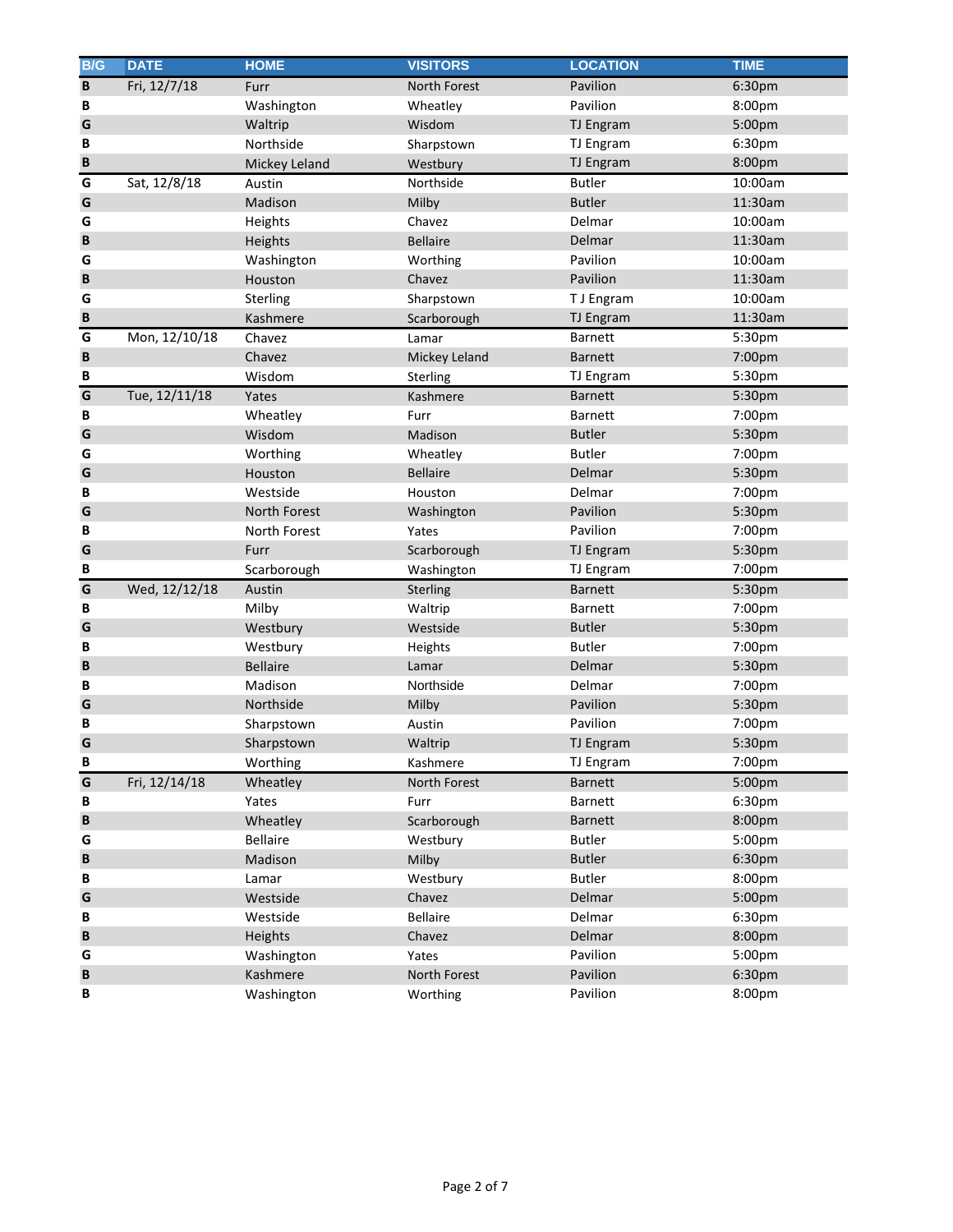| B/G          | <b>DATE</b>   | <b>HOME</b>     | <b>VISITORS</b> | <b>LOCATION</b>  | <b>TIME</b> |
|--------------|---------------|-----------------|-----------------|------------------|-------------|
| G            | Fri, 12/14/18 | Milby           | Wisdom          | TJ Engram        | 5:00pm      |
| G            |               | Scarborough     | Worthing        | TJ Engram        | 6:30pm      |
| $\, {\bf B}$ |               | Mickey LeLand   | Houston         | TJ Engram        | 8:00pm      |
| G            | Sat, 12/15/18 | Sterling        | Northside       | Barnett          | 10:00am     |
| B            |               | <b>Sterling</b> | Sharpstown      | <b>Barnett</b>   | 11:30am     |
| G            |               | Madison         | Sharpstown      | <b>Butler</b>    | 10:00am     |
| B            |               | Austin          | Northside       | <b>Butler</b>    | 11:30am     |
| G            |               | Waltrip         | Austin          | Delmar           | 10:00am     |
| G            |               | Heights         | Houston         | Delmar           | 11:30am     |
| G            |               | Kashmere        | Furr            | Pavilion         | 10:00am     |
| B            |               | Waltrip         | Wisdom          | Pavilion         | 11:30am     |
| G            | Mon, 1/7/19   | Chavez          | <b>Bellaire</b> | Barnett          | 5:30pm      |
| B            |               | Wisdom          | Madison         | <b>Butler</b>    | 5:30pm      |
| B            |               | Westbury        | Westside        | <b>Butler</b>    | 7:00pm      |
| G            | Tue, 1/8/19   | Sterling        | Waltrip         | <b>Barnett</b>   | 5:30pm      |
| B            |               | Yates           | Kashmere        | <b>Barnett</b>   | 7:00pm      |
| G            |               | Sharpstown      | Milby           | <b>Butler</b>    | 5:30pm      |
| B            |               | Sharpstown      | Waltrip         | <b>Butler</b>    | 7:00pm      |
| G            |               | Heights         | Lamar           | Delmar           | 5:30pm      |
| B            |               | Chavez          | Lamar           | Delmar           | 7:00pm      |
| G            |               | Kashmere        | Washington      | Pavilion         | 5:30pm      |
| В            |               | North Forest    | Washington      | Pavilion         | 7:00pm      |
| G            |               | North Forest    | Scarborough     | <b>TJ Engram</b> | 5:30pm      |
| B            |               | Mickey Leland   | Heights         | TJ Engram        | 7:00pm      |
| G            | Wed, 1/9/19   | Austin          | Madison         | <b>Barnett</b>   | 5:00pm      |
| B            |               | Austin          | Sterling        | <b>Barnett</b>   | 7:00pm      |
| G            |               | Furr            | Worthing        | <b>Butler</b>    | 5:00pm      |
| B            |               | Furr            | Scarborough     | <b>Butler</b>    | 7:00pm      |
| G            |               | Yates           | Wheatley        | Delmar           | 5:00pm      |
| В            |               | Worthing        | Wheatley        | Delmar           | 7:00pm      |
| G            |               | Houston         | Westbury        | Pavilion         | 5:00pm      |
| B            |               | Houston         | <b>Bellaire</b> | Pavilion         | 7:00pm      |
| G            |               | Northside       | Wisdom          | TJ Engram        | 5:00pm      |
| B            |               | Northside       | Milby           | TJ Engram        | 7:00pm      |
| G            | Fri, 1/11/19  | Wheatley        | Kashmere        | <b>Barnett</b>   | 5:00pm      |
| B            |               | Sterling        | Northside       | Barnett          | 6:30pm      |
| $\, {\bf B}$ |               | Wheatley        | North Forest    | <b>Barnett</b>   | 8:00pm      |
| G            |               | Westbury        | Chavez          | <b>Butler</b>    | 5:00pm      |
| B            |               | <b>Bellaire</b> | Westbury        | <b>Butler</b>    | 6:30pm      |
| B            |               | Madison         | Sharpstown      | <b>Butler</b>    | 8:00pm      |
| G            |               | Westside        | Heights         | Delmar           | 5:00pm      |
| B            |               | Westside        | Chavez          | Delmar           | 6:30pm      |
| B            |               | Washington      | Yates           | Delmar           | 8:00pm      |
| B            |               | Lamar           | Mickey Leland   | Pavilion         | 5:00pm      |
| B            |               | Milby           | Wisdom          | Pavilion         | 6:30pm      |
| B            |               | Kashmere        | Furr            | Pavilion         | 8:00pm      |
| B            |               | Waltrip         | Austin          | TJ Engram        | 5:00pm      |
| B            |               | Heights         | Houston         | <b>TJ Engram</b> | 6:30pm      |
| B            |               | Scarborough     | Worthing        | TJ Engram        | 8:00pm      |
| G            | Sat, 1/12/19  | Milby           | Austin          | Barnett          | 10:00am     |
| G            |               | Worthing        | North Forest    | <b>Barnett</b>   | 11:30am     |
| G            |               | Madison         | Sterling        | Butler           | 10:00am     |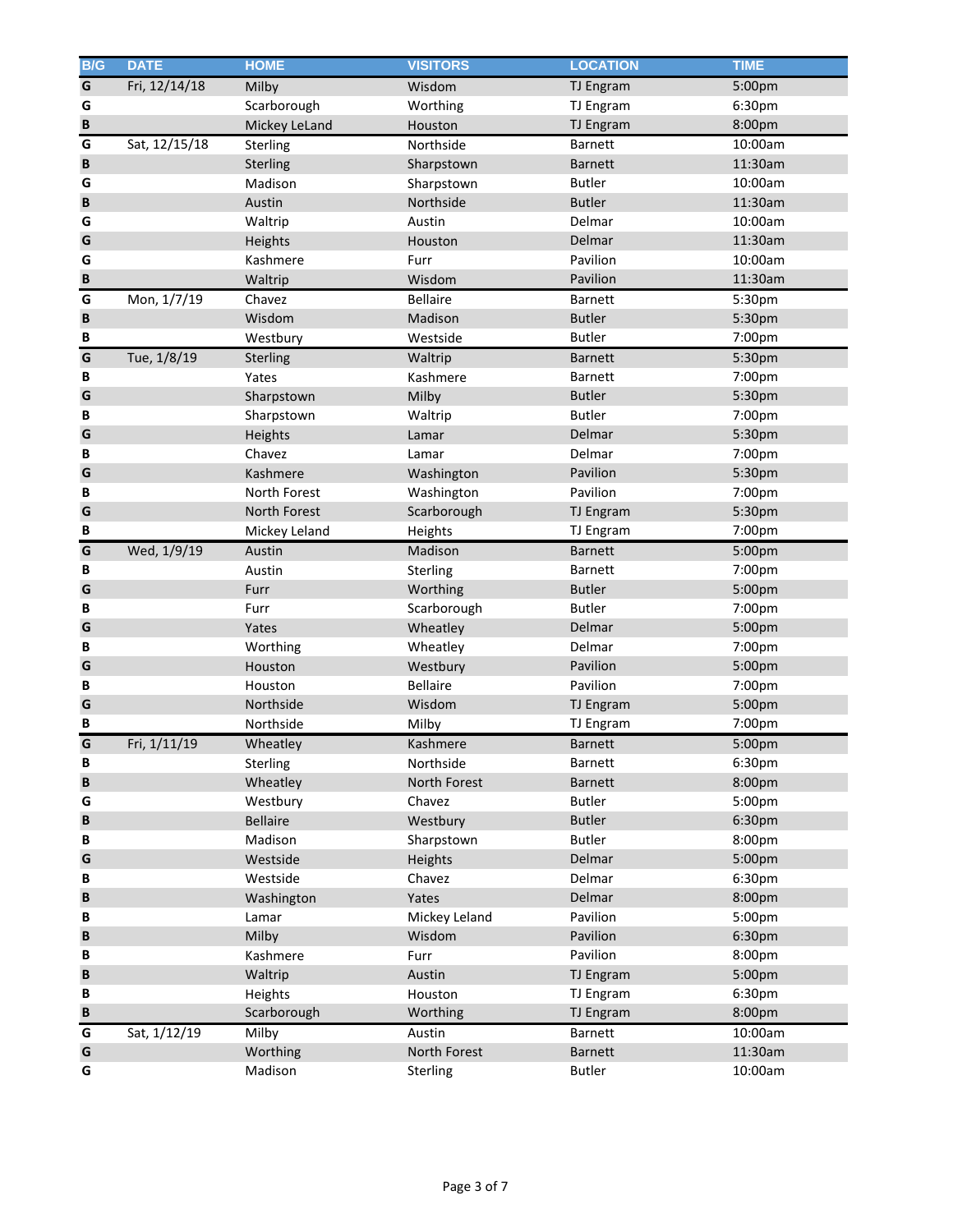| B/G | <b>DATE</b>  | <b>HOME</b>     | <b>VISITORS</b>                                 | <b>LOCATION</b>  | <b>TIME</b> |
|-----|--------------|-----------------|-------------------------------------------------|------------------|-------------|
| G   | Sat, 1/12/19 | Wisdom          | Sharpstown                                      | <b>Butler</b>    | 11:30am     |
| G   |              | Lamar           | Houston                                         | Delmar           | 10:00am     |
| G   |              | Scarborough     | Yates                                           | <b>Delmar</b>    | 11:00am     |
| G   |              | Waltrip         | Northside                                       | TJ Engram        | 10:00am     |
| G   |              | Washington      | Furr                                            | TJ Engram        | 11:00am     |
|     |              |                 | <b>END OF FIRST HALF OF GIRLS DISTRICT PLAY</b> |                  |             |
| G   | Mon, 1/14/19 | Austin          | Wisdom                                          | <b>Barnett</b>   | 5:30pm      |
| В   |              | Mickey Leland   | Westside                                        | <b>Barnett</b>   | 7:00pm      |
| B   |              | Furr            | Worthing                                        | Pavilion         | 5:30pm      |
| G   | Tue, 1/15/19 | Chavez          | Houston                                         | Barnett          | 5:30pm      |
| B   |              | Chavez          | <b>Bellaire</b>                                 | <b>Barnett</b>   | 7:00pm      |
| G   |              | Madison         | Waltrip                                         | <b>Butler</b>    | 5:30pm      |
| B   |              | <b>Sterling</b> | Waltrip                                         | <b>Butler</b>    | 7:00pm      |
| G   |              | Westside        | Lamar                                           | Delmar           | 5:30pm      |
| B   |              | Heights         | Lamar                                           | Delmar           | 7:00pm      |
| G   |              | Sharpstown      | Northside                                       | Pavilion         | 5:30pm      |
| B   |              | Northside       | Wisdom                                          | Pavilion         | 7:00pm      |
| G   |              | Scarborough     | Kashmere                                        | <b>TJ Engram</b> | 5:30pm      |
| B   |              | Kashmere        | Washington                                      | <b>TJ Engram</b> | 7:00pm      |
| G   | Wed, 1/16/19 | Wheatley        | Washington                                      | Barnett          | 5:30pm      |
| B   |              | Austin          | Madison                                         | <b>Barnett</b>   | 7:00pm      |
| G   |              | Worthing        | Yates                                           | <b>Butler</b>    | 5:30pm      |
| B   |              | Sharpstown      | Milby                                           | <b>Butler</b>    | 7:00pm      |
| G   |              | <b>Bellaire</b> | Heights                                         | Delmar           | 5:30pm      |
| B   |              | Yates           | Wheatley                                        | Delmar           | 7:00pm      |
| G   |              | North Forest    | Furr                                            | Pavilion         | 5:30pm      |
| B   |              | North Forest    | Scarborough                                     | Pavilion         | 7:00pm      |
| G   |              | Sterling        | Milby                                           | TJ Engram        | 5:30pm      |
| B   |              | Houston         | Westbury                                        | <b>TJ Engram</b> | 7:00pm      |
| G   | Fri, 1/18/19 | Sterling        | Wisdom                                          | Barnett          | 5:00pm      |
| G   |              | Yates           | <b>North Forest</b>                             | <b>Barnett</b>   | 6:30pm      |
| B   |              | Wheatley        | Kashmere                                        | <b>Barnett</b>   | 8:00pm      |
| B   |              | <b>Bellaire</b> | Mickey Leland                                   | <b>Butler</b>    | 5:00pm      |
| B   |              | Madison         | Sterling                                        | <b>Butler</b>    | 6:30pm      |
| B   |              | Worthing        | North Forest                                    | <b>Butler</b>    | 8:00pm      |
| G   |              | Heights         | Westbury                                        | Delmar           | 5:00pm      |
| G   |              | Lamar           | <b>Bellaire</b>                                 | Delmar           | 6:30pm      |
| B   |              | Lamar           | Houston                                         | Delmar           | 8:00pm      |
| G   |              | Houston         | Westside                                        | Pavilion         | 5:00pm      |
| G   |              | Northside       | Madison                                         | Pavilion         | 6:30pm      |
| B   |              | Scarborough     | Yates                                           | Pavilion         | 8:00pm      |
| G   |              | Washington      | Scarborough                                     | TJ Engram        | 5:00pm      |
| G   |              | Kashmere        | Worthing                                        | TJ Engram        | 6:30pm      |
| В   |              | Washington      | Furr                                            | TJ Engram        | 8:00pm      |
| G   | Sat, 1/19/19 | Austin          | Sharpstown                                      | <b>Barnett</b>   | 10:00am     |
| В   |              | Milby           | Austin                                          | Barnett          | 11:30am     |
| B   |              | Westbury        | Chavez                                          | <b>Butler</b>    | 10:00am     |
| B   |              | Waltrip         | Northside                                       | <b>Butler</b>    | 11:30am     |
| G   |              | Waltrip         | Milby                                           | Delmar           | 10:00am     |
| B   |              | Westside        | Heights                                         | Delmar           | 11:30am     |
| G   |              | Furr            | Wheatley                                        | Pavilion         | 10:00am     |
| В   |              | Wisdom          | Sharpstown                                      | Pavilion         | 11:30am     |
|     |              |                 | <b>END OF FIRST HALF OF BOYS DISTRICT PLAY</b>  |                  |             |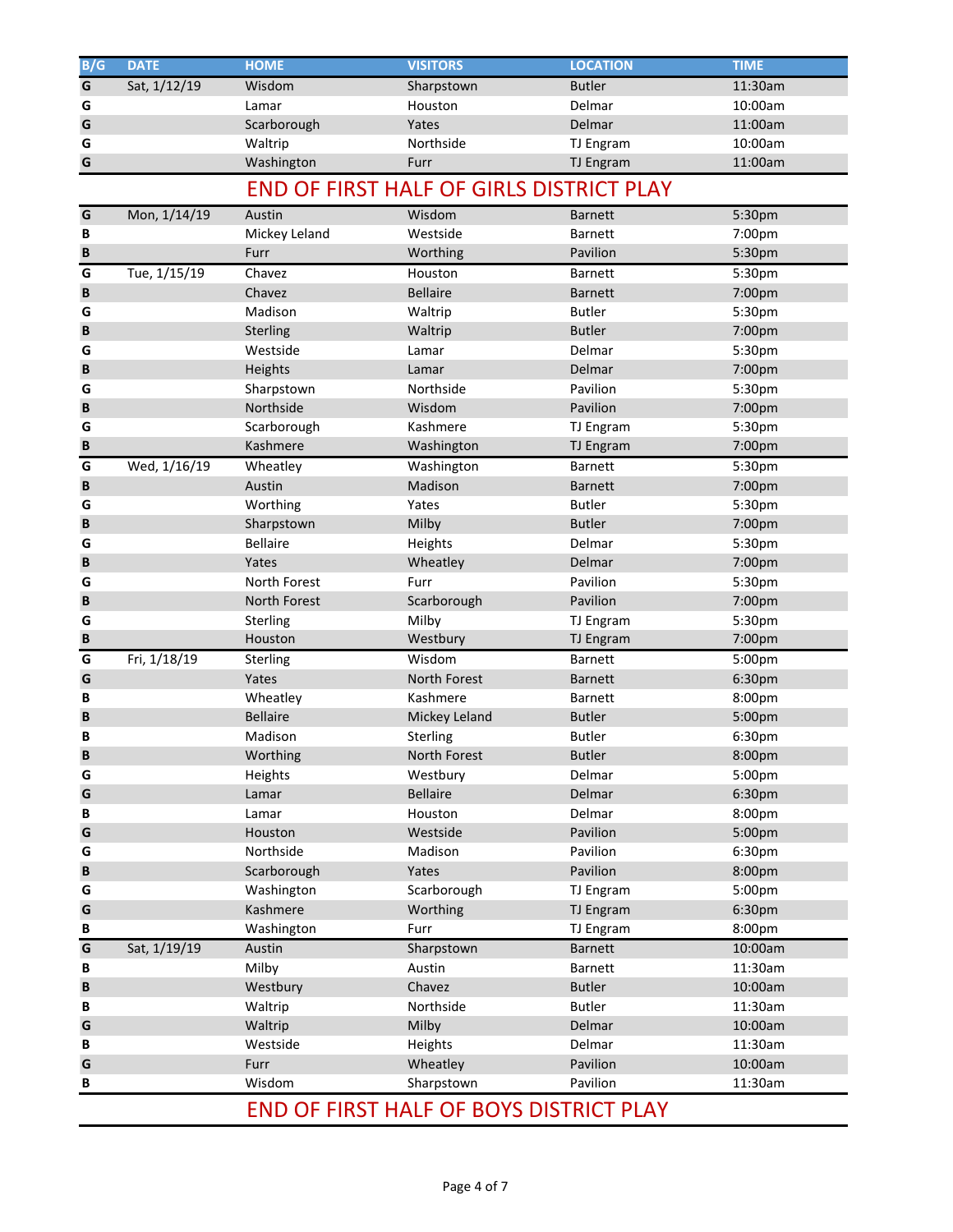| B/G         | <b>DATE</b>  | <b>HOME</b>     | <b>VISITORS</b> | <b>LOCATION</b> | <b>TIME</b> |
|-------------|--------------|-----------------|-----------------|-----------------|-------------|
| G           | Tue, 1/22/19 | Milby           | Madison         | <b>Barnett</b>  | 5:30pm      |
| В           |              | Sterling        | Milby           | Barnett         | 7:00pm      |
| G           |              | Sharpstown      | Sterling        | <b>Butler</b>   | 5:30pm      |
| B           |              | Worthing        | Yates           | <b>Butler</b>   | 7:00pm      |
| G           |              | Scarborough     | Wheatley        | Delmar          | 5:30pm      |
| B           |              | Westside        | Lamar           | Delmar          | 7:00pm      |
| G           |              | Furr            | Yates           | Pavilion        | 5:30pm      |
| B           |              | North Forest    | Furr            | Pavilion        | 7:00pm      |
| G           |              | Northside       | Austin          | TJ Engram       | 5:30pm      |
| B           |              | Chavez          | Houston         | TJ Engram       | 7:00pm      |
| G           | Wed, 1/23/19 | Chavez          | Heights         | <b>Barnett</b>  | 5:30pm      |
| В           |              | Wheatley        | Washington      | Barnett         | 7:00pm      |
| G           |              | Westbury        | Lamar           | <b>Butler</b>   | 5:30pm      |
| B           |              | Madison         | Waltrip         | <b>Butler</b>   | 7:00pm      |
| G           |              | <b>Bellaire</b> | Westside        | Delmar          | 5:30pm      |
| В           |              | Bellaire        | Heights         | Delmar          | 7:00pm      |
| G           |              | North Forest    | Kashmere        | Pavilion        | 5:30pm      |
| B           |              | Sharpstown      | Northside       | Pavilion        | 7:00pm      |
| G           |              | Worthing        | Washington      | TJ Engram       | 5:30pm      |
| B           |              | Scarborough     | Kashmere        | TJ Engram       | 7:00pm      |
| $\mathbf B$ | Thu, 1/24/19 | Austin          | Wisdom          | <b>Barnett</b>  | 5:30pm      |
| G           |              | Wisdom          | Waltrip         | <b>Butler</b>   | 5:30pm      |
| B           |              | Westbury        | Mickey LeLand   | <b>Butler</b>   | 7:00pm      |
| G           | Fri, 1/25/19 | Wheatley        | Worthing        | Barnett         | 5:00pm      |
| B           |              | Sterling        | Wisdom          | <b>Barnett</b>  | 6:30pm      |
| B           |              | Yates           | North Forest    | Barnett         | 8:00pm      |
| G           |              | <b>Bellaire</b> | Houston         | <b>Butler</b>   | 5:00pm      |
| B           |              | Austin          | Sharpstown      | <b>Butler</b>   | 6:30pm      |
| B           |              | Houston         | Westside        | <b>Butler</b>   | 8:00pm      |
| G           |              | Lamar           | Chavez          | Delmar          | 5:00pm      |
| B           |              | Heights         | Westbury        | Delmar          | 6:30pm      |
| B           |              | Lamar           | <b>Bellaire</b> | Delmar          | 8:00pm      |
| G           |              | Kashmere        | Yates           | Pavilion        | 5:00pm      |
| B           |              | Waltrip         | Milby           | Pavilion        | 6:30pm      |
| B           |              | Kashmere        | Worthing        | Pavilion        | 8:00pm      |
| G           |              | Scarborough     | Furr            | TJ Engram       | 5:00pm      |
| B           |              | Washington      | Scarborough     | T J Engram      | 6:30pm      |
| B           |              | Furr            | Wheatley        | T J Engram      | 8:00pm      |
| G           | Sat, 1/26/19 | Sterling        | Austin          | <b>Barnett</b>  | 10:00am     |
| G           |              | Milby           | Northside       | <b>Barnett</b>  | 11:30am     |
| G           |              | Madison         | Wisdom          | <b>Butler</b>   | 10:00am     |
| B           |              | Mickey Leland   | Chavez          | <b>Butler</b>   | 11:30am     |
| G           |              | Westside        | Westbury        | Delmar          | 10:00am     |
| G           |              | Waltrip         | Sharpstown      | Delmar          | 11:30am     |
| G           |              | Washington      | North Forest    | TJ Engram       | 10:00am     |
| B           |              | Northside       | Madison         | TJ Engram       | 11:30am     |
| G           | Mon, 1/28/19 | Worthing        | Scarborough     | <b>Butler</b>   | 5:30pm      |
| В           |              | Worthing        | Washington      | <b>Butler</b>   | 7:00pm      |
| B           |              | Scarborough     | Wheatley        | Delmar          | 5:30pm      |
| G           | Tue, 1/29/19 | Yates           | Washington      | Barnett         | 5:30pm      |
| B           |              | Northside       | Austin          | <b>Barnett</b>  | 7:00pm      |
| G           |              | Westbury        | Bellaire        | <b>Butler</b>   | 5:30pm      |
| B           |              | <b>Bellaire</b> | Westside        | <b>Butler</b>   | 7:00pm      |
| G           |              | North Forest    | Wheatley        | Delmar          | 5:30pm      |
| B           |              | Furr            | Yates           | Delmar          | 7:00pm      |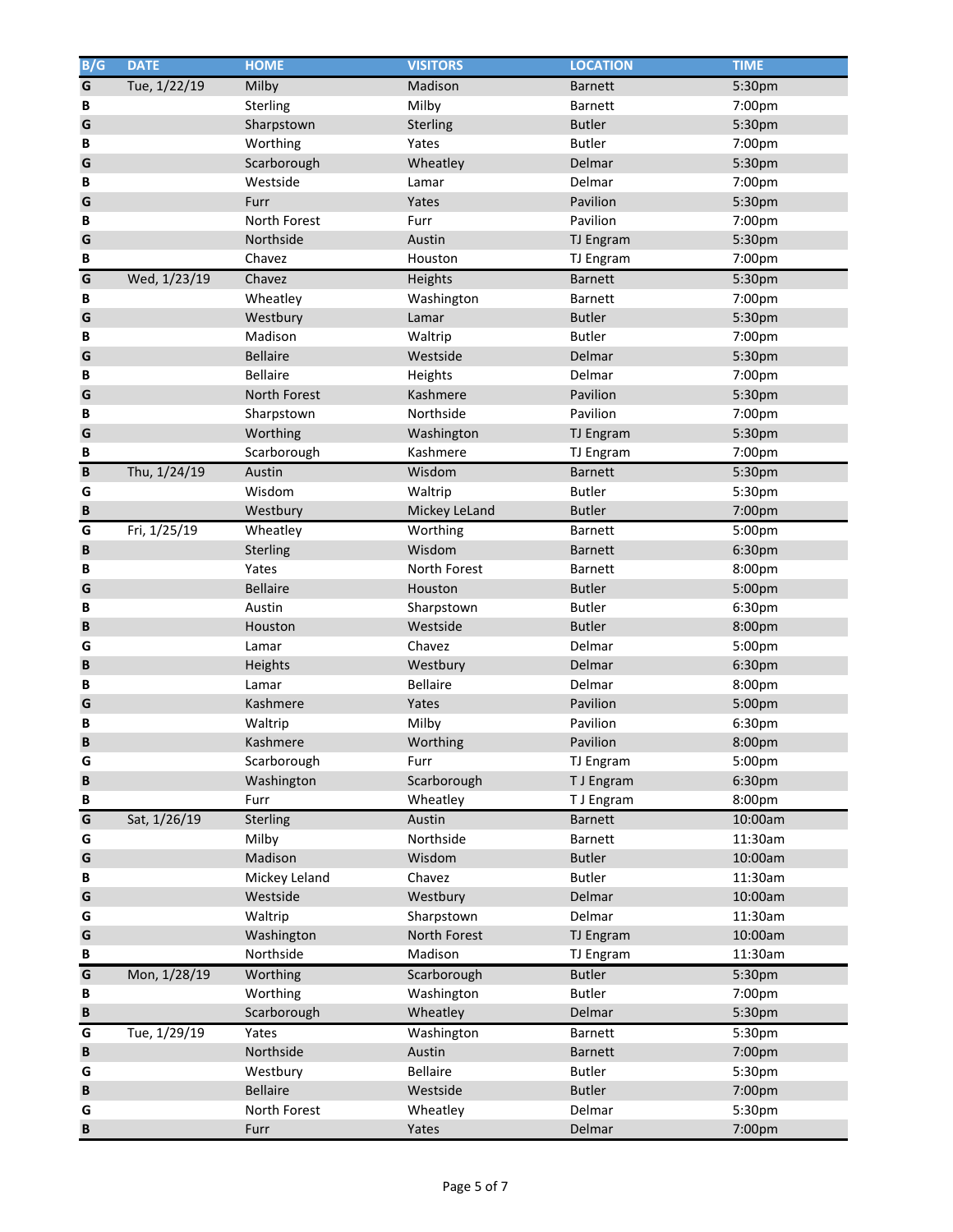| B/G | <b>DATE</b>  | <b>HOME</b>     | <b>VISITORS</b> | <b>LOCATION</b> | <b>TIME</b> |
|-----|--------------|-----------------|-----------------|-----------------|-------------|
| G   | Tue, 1/29/19 | Houston         | Heights         | Pavilion        | 5:30pm      |
| В   |              | North Forest    | Kashmere        | Pavilion        | 7:00pm      |
| G   |              | Northside       | Sterling        | T J Engram      | 5:30pm      |
| В   |              | Sharpstown      | Sterling        | TJ Engram       | 7:00pm      |
| G   | Wed, 1/30/19 | Chavez          | Westside        | <b>Barnett</b>  | 5:30pm      |
| В   |              | Chavez          | Heights         | <b>Barnett</b>  | 7:00pm      |
| G   |              | Wisdom          | Milby           | <b>Butler</b>   | 5:30pm      |
| В   |              | Westbury        | Lamar           | <b>Butler</b>   | 7:00pm      |
| G   |              | Sharpstown      | Madison         | Delmar          | 5:30pm      |
| B   |              | Milby           | Madison         | Delmar          | 7:00pm      |
| G   |              | Furr            | Kashmere        | Pavilion        | 5:30pm      |
| B   |              | Houston         | Mickey Leland   | Pavilion        | 7:00pm      |
| G   |              | Austin          | Waltrip         | TJ Engram       | 5:30pm      |
| B   |              | Wisdom          | Waltrip         | T J Engram      | 7:00pm      |
| G   | Fri, 2/1/19  | Milby           | Sharpstown      | <b>Barnett</b>  | 5:00pm      |
| G   |              | Wheatley        | Yates           | <b>Barnett</b>  | 6:30pm      |
| B   |              | Wheatley        | Worthing        | <b>Barnett</b>  | 8:00pm      |
| G   |              | Madison         | Austin          | <b>Butler</b>   | 5:00pm      |
| G   |              | <b>Bellaire</b> | Chavez          | <b>Butler</b>   | 6:30pm      |
| B   |              | <b>Bellaire</b> | Houston         | <b>Butler</b>   | 8:00pm      |
| G   |              | Washington      | Kashmere        | Delmar          | 5:00pm      |
| G   |              | Lamar           | Heights         | Delmar          | 6:30pm      |
| B   |              | Lamar           | Chavez          | <b>Delmar</b>   | 8:00pm      |
| B   |              | Scarborough     | Furr            | Pavilion        | 5:00pm      |
| B   |              | Kashmere        | Yates           | Pavilion        | 6:30pm      |
| B   |              | Washington      | North Forest    | Pavilion        | 8:00pm      |
| G   |              | Waltrip         | Sterling        | TJ Engram       | 5:00pm      |
| G   |              | Wisdom          | Northside       | T J Engram      | 6:30pm      |
| B   |              | Milby           | Northside       | T J Engram      | 8:00pm      |
| В   | Sat, 2/2/19  | Heights         | Mickey Leland   | Barnett         | 10:00am     |
| B   |              | Waltrip         | Sharpstown      | <b>Barnett</b>  | 11:30am     |
| G   |              | Westbury        | Houston         | <b>Butler</b>   | 10:00am     |
| B   |              | Madison         | Wisdom          | <b>Butler</b>   | 11:30am     |
| G   |              | Scarborough     | North Forest    | Delmar          | 10:00am     |
| B   |              | Westside        | Westbury        | Delmar          | 11:30am     |
| G   |              | Worthing        | Furr            | T J Engram      | 10:00am     |
| B   |              | Sterling        | Austin          | T J Engram      | 11:30pm     |
| G   | Mon, 2/4/19  | Yates           | Scarborough     | Barnett         | 5:30pm      |
| G   |              | Chavez          | Westbury        | Barnett         | 7:00pm      |
| G   |              | Sharpstown      | Wisdom          | <b>Butler</b>   | 5:30pm      |
| G   |              | Austin          | Milby           | <b>Butler</b>   | 7:00pm      |
| B   |              | Mickey Leland   | Lamar           | Delmar          | 5:30pm      |
| B   |              | Westbury        | <b>Bellaire</b> | Delmar          | 7:00pm      |
| G   |              | North Forest    | Worthing        | Pavilion        | 5:30pm      |
| G   |              | Kashmere        | Wheatley        | Pavilion        | 7:00pm      |
| G   |              | Northside       | Waltrip         | TJ Engram       | 5:30pm      |
| G   |              | Furr            | Washington      | TJ Engram       | 7:00pm      |
| G   | Tue, 2/5/19  | Sterling        | Madison         | Barnett         | 5:30pm      |
| B   |              | Yates           | Washington      | <b>Barnett</b>  | 7:00pm      |
| B   |              | Austin          | Waltrip         | <b>Butler</b>   | 5:30pm      |
| B   |              | Sharpstown      | Madison         | <b>Butler</b>   | 7:00pm      |
| G   |              | Heights         | Westside        | Delmar          | 5:30pm      |
| G   |              | Houston         | Lamar           | Pavilion        | 5:30pm      |
| В   |              | Houston         | Heights         | Pavilion        | 7:00pm      |